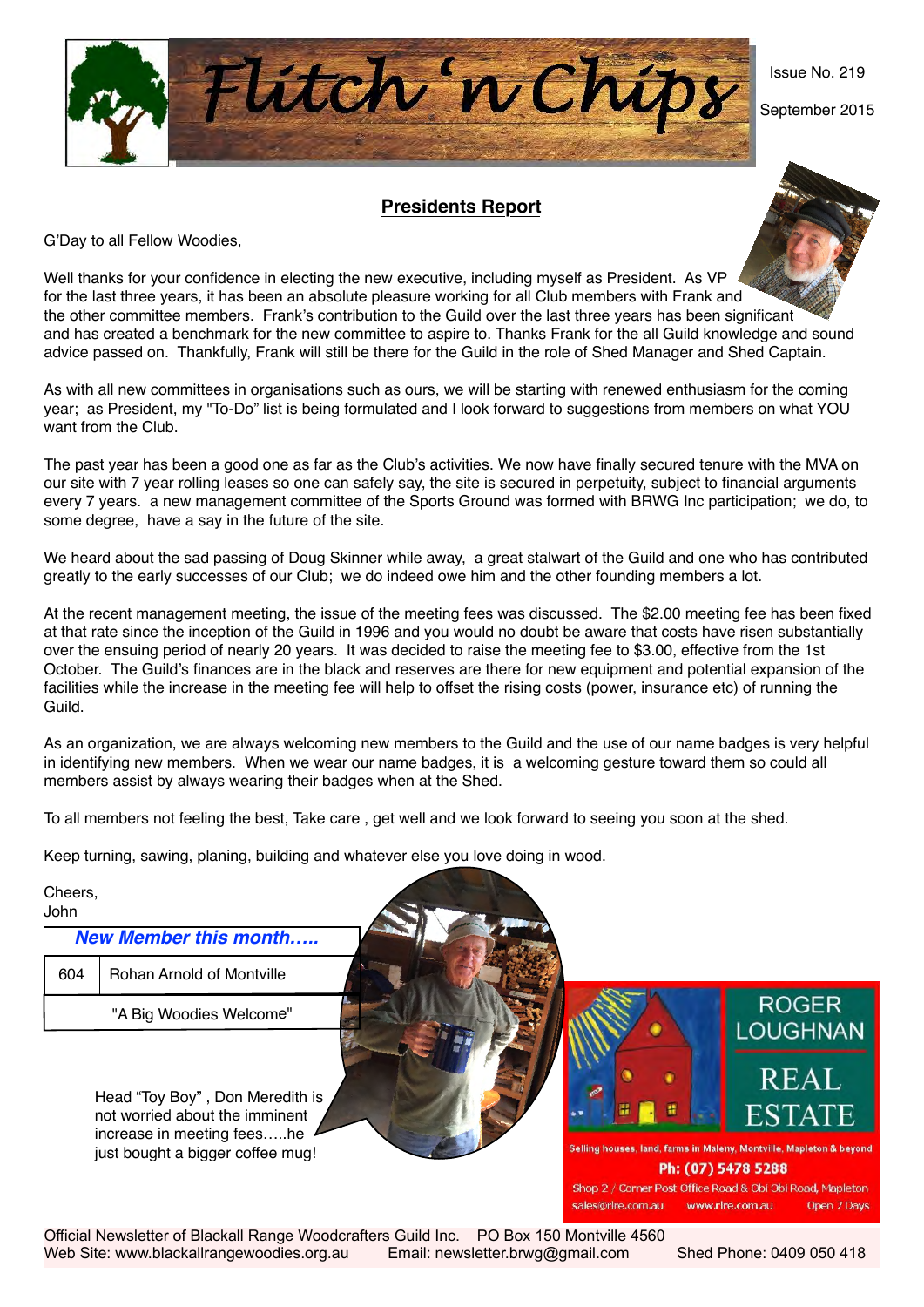# Timber Subject of the Month - prepared by Graham Bradford

The Club currently has a supply of Himalayan Cedar (aka Kashmir Pine) to be milled over coming weeks. This is an attractively figured pine species which members may care to reserve. Due to its brittle nature it may not be suitable for turning.

## *Himalayan Cedar.*

*Family.* Pinaceae. Genus. Cedrus. Species. Deodara. *Scientific name.* cedrus deodara. Common Names:. Himalayan Cedar, Kashmir Pine (Australia), Deodar (Asia).

A species of cedar native to the western Himalayas in eastern Afghanistan, northern Pakistan, north Republic of India, southwestern Tibet and western Nepal, occurring at 1,500–3,200 m. altitude. It is a large evergreen coniferous tree reaching 40–50 m. tall, exceptionally 60 m., with a trunk up to 3 m. in



diameter. It has a conic crown with level branches and drooping branchlets. it is the national tree of Pakistan and has great cultural significance in its native localities.



The leaves are needle-like, mostly 2.5–5 cm. long, occasionally up to 7 cm. long, slender (1 mm thick, borne singly on long shoots, and in dense clusters of 20–30 on short shoots; they vary from bright green to glaucous blue-green in colour. The female cones are barrel-shaped, 7–13 cm. long and 5–9 cm. broad, disintegrating when mature (in 12 months) to release the winged seeds. The male cones are 4–6 cm. long, and shed their pollen in autumn.

Cultivation and uses. It is widely grown in temperate climates as an ornamental tree, often planted in parks and large gardens for its drooping foliage. General cultivation is limited to areas with mild winters, with trees frequently killed by temperatures below about −25 °C . The most cold-tolerant trees originate in the northwest of the species' range in Kashmir and Paktia Province, Afghanistan. Selected cultivars have been marketed commercially in many countries as Kashmir Pine.

Construction material. In Asia, Deodar is in demand as building material because of ts durability, rot-resistant character and fine, close grain, which is capable of taking a high polish, and has attractive grain patterns. Its harvesting is the subject of much illicit trade. Its historical use to construct religious temples and in landscaping

around temples is well recorded. Its rot-resistant character also makes it an ideal wood for constructing the well-known houseboats of Srinagar and Kashmir. In Pakistan and India, during the British colonial period, deodar wood was used extensively for construction of barracks, public buildings, bridges, canals and railway cars. Despite its durability, it is not a strong timber, and its brittle nature makes it unsuitable for delicate work where strength is required, such as chair-making.

Density @ 12% m.c. 580 kg/m3. Janka hardness 3.67 kn.

*Cultural Uses.* The use of C. deodara in Ayurvedic medicines is well recorded. The inner wood is aromatic and used to make incense. Inner wood is distilled into essential oil known to have anti inflammatory properties. As insects avoid this tree, the essential oil is used as insect repellent on the feet of horses, cattle and camels. It also has anti-fungal properties and has some potential for control of fungal deterioration of spices during storage. Extracts from the bark and needles have antiseptic qualities

Due to its anti fungal and insect repellent properties, rooms made of Deodar (Cedrus deodara) wood are used to store meat and food grains like oats and wheat in Shimla, Kullu and Kinnaur district of Himachal Pradesh. In Himachal people suffering from asthma or other respiratory problems are advised to sit under a Deodar tree early in the morning. Cedar oil is often used for its aromatic properties, especially in aromatherapy. It has a characteristic woody odour which may change somewhat in the course of drying out. The crude oils are often yellowish or darker in colour. Its applications cover soap perfumes, household sprays, floor polishes and insecticides and is also used in microscope work as a clearing oil.



**MAPLETON HARDWARE** Your handy hardware store. Come in and see us for all your hardware needs. Hand Tools, Sleepers, Power Tools, Drill Bits, Paint and Stains. Plus Plumbing and General Hardware **Open 7 Days** 

Rob, Toni and Laurie

Cm Obi Obi Rd & Emu Walk MAPLETON Phone 5445 7773

2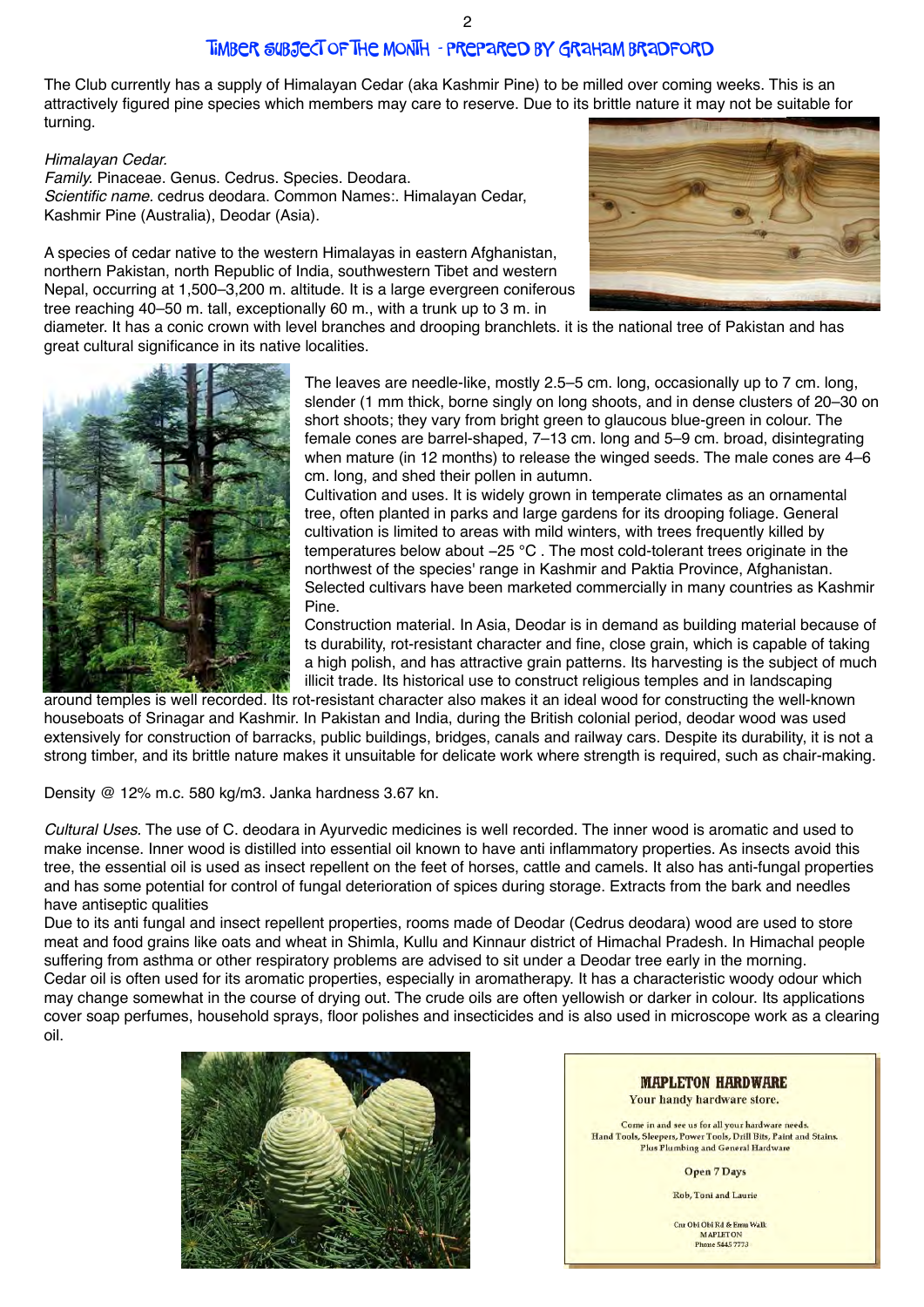# Tips and Tricks

By Warne Wilson

(1) When drilling holes for dowels, shelf pins or counterboring screws it becomes very important to get the right depth. Here is a low tech trick that will give you precise repeatable depths. Cut a small piece of wood and drill through it with the drill you are using to expose the right length of drill when the block is hard up against the chuck.

You can get a micro adjustment with this if you cut the block two or three mm short; adjustments can then be made by sliding the drill in and out of the chuck slightly and retightening then pushing the wood hard up to the chuck.

(2) It has been said, perhaps by a great man – or perhaps a desperate one – that the difference between a master woodworker and a novice is that the master knows how to fix mistakes. For example, a dint in a piece of wood caused by an errant hammer can usually be fixed by laying a clean wet rag over the ding and steaming the area with a hot smoothing iron. In most cases the compressed wood in the dint will swell back to normal like magic.

(3) When cutting a joint with a chisel (And the carvers know this too) the work can be spoilt by a break out on the end grain. Carefully save the chip, or leave it if it is holding at one end and reach for the super glue. I also bought a little spray bottle of accelerant and a puff of this will harden the glue immediately; but use tweezers or a toothpick to hold it you fool – not a finger! (I once had to use my Stanley knife to cut between the skin of a finger and the headstock when I was working alone at home!)

> Safety Notes By Warne Wilson and Dave Banister



Woodworking can be a safe and enjoyable hobby or vocation, IF you follow some very basic woodworking safety rules. The Shed is not the place to be in a hurry or have an "it won't happen to me" attitude.

**The first and most important rule of woodworking is to wear appropriate safety equipment.** Ear muffs when using noisy tools, gloves when applying finishes, and safety glasses or visors for all jobs-our eyesight is too important to take chances.

**Avoid loose-fitting clothing**, as you wouldn't want any of your attire to become entangled in a saw blade or cutting head. Before beginning, remember to remove any dangling jewelry such as neck chains or bracelets.

**Always pull the plug before even beginning a blade change** (Don't just check to see that the switch is off) Many a woodworker has been injured by forgetting this simple but very important rule.

**Use sharp blades and bits.** This one seems like a no-brainer, but a dull cutting tool is a dangerous tool. If a saw blade or router bit is not as sharp as it ideally should be, the tool will be more likely to kick-back or bind.

**Cut the right way** Power tools are designed so that the direction that the wood moves through the tool (or the direction that the tool moves across the wood) is in the opposite direction of that of the cutting head The cutter should cut into the stock, not with the stock.

**Never reach over a moving blade.** When working on a saw table never put your hands anywhere near the moving blade, especially when attempting to remove waste or cut-offs. Wait until the blade has stopped moving and THEN reach for the cut-off using a piece of scrap or a push stick. Switches can be inadvertently bumped or malfunction, so don't put your hands too close.

**Distractions are a part of everyday life,** and working in the Shed is no different. When you are summoned or distracted while in the middle of performing an action with a power tool, remember to always finish the cut to a safe conclusion before dealing with the distraction. Taking your attention away from the woodworking tool is a recipe for disaster.









3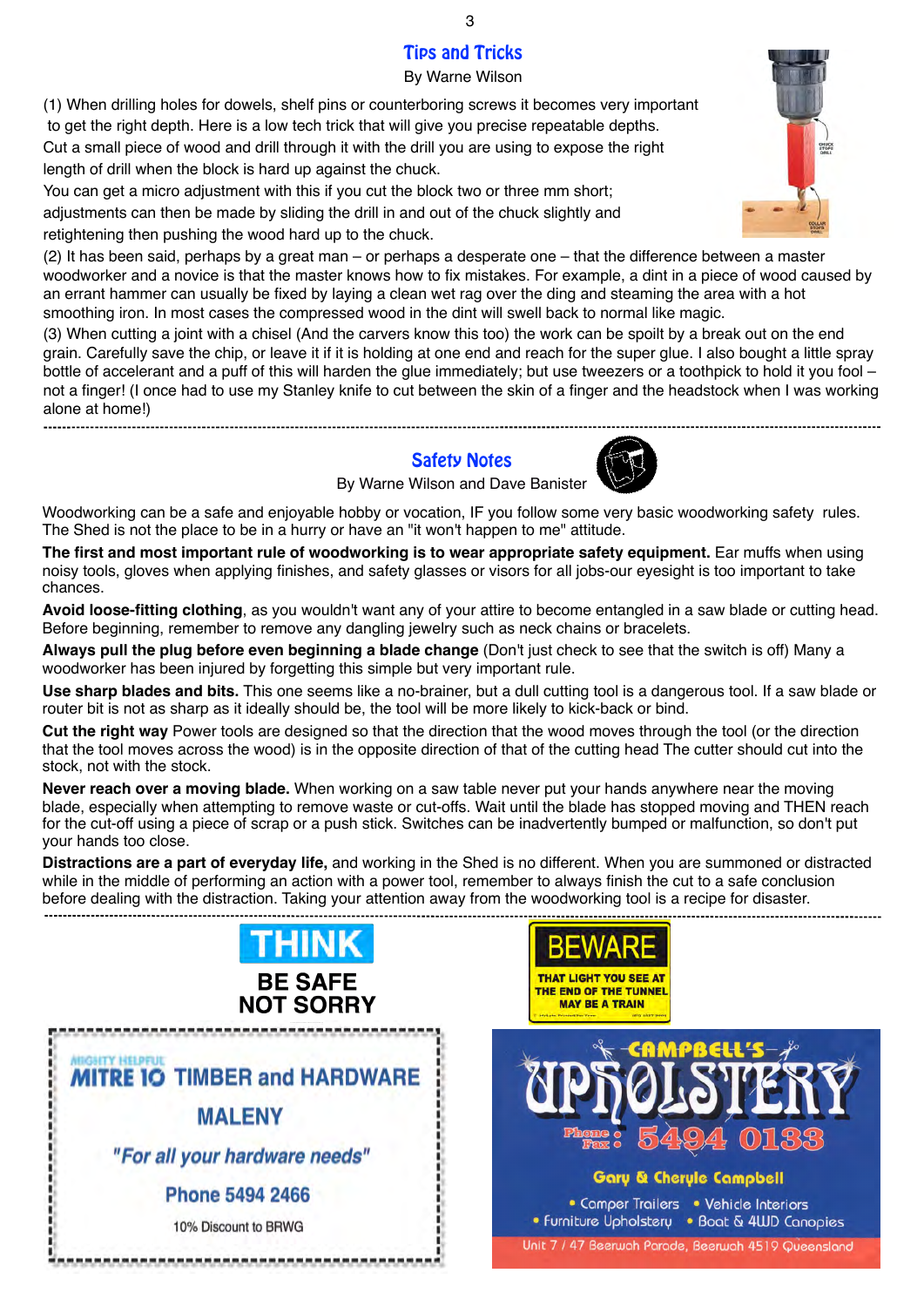

#### Meet Bob Callinan – Member 444

Bob finally entered retirement in 2010 when he moved to Montville. He was determined to develop a new creative life, and found his way into the realm of Wood Art starting with membership of the Blackall Range Woodcrafters Guild. Bob's wood work has progressed from crude woodturnings to worthy artistic expression in the 5 years since his introduction to the Woodies in 2010. His work is now represented in galleries and has been sold to many International Visitors, and recently two of his art pieces (displayed at the end here) have received acclaim in the American Woodturners Magazine.



## Bob Callinan 2015

New and different ideas, complete with the courage, passion and willingness to do the hard work required to bring them to fruition, were, surprisingly, found to be scarce commodities in business, and in a Marketing environment, this is an anathema. The ability to create is not a quality lacking in people, everyone has boundless opportunity to do so in some form or another, but many seem to subjugate the process to learned or pre-conceived patterns and are either afraid or unwilling to take novel steps. Bob has always tried to be creative and in business, to uncover creative talents, and to remove mental boundaries with all those he has worked with, and whose imaginative contributions were and are essential for business success.

Bob found physical expression for his creative outlook in Woodwork, and he had to learn the disciplines to manifest ideas in his mind into tangible works. He settled on his principal tools of activity in the skills of Woodturning, Carving, Surface Finishing and Pyrography. Along the way he has completed some creditable joinery items and developed a well-equipped workshop. He is indebted to Woodies for teaching him all these things. Bob has attended Turnfest Expositions 5 times, has been to three different week long training courses with experts, and has closely followed developments in the growing "Wood Art" world.

## *Bob, how do you deal with your emerging reputation?*

I firstly do what I now have to do to satisfy my own creative drive regardless of how anyone sees my pieces. At 74 I am not chasing pats on the back any more. It certainly gives me great pleasure if someone likes what I have done and we share some kind of bond in the work. I have now been fortunate to meet and be in the company of some of the world's best wood artists, and it is important to have a level of recognition to be accepted and to share in that environment. It now takes me longer to make fewer pieces due to the process involved , so my output is more limited.

## *What do you read and what gives you inspiration?*

## Books on creations from wood and other materials.

Anything that helps expands my vision and share the creative effort of other lives.

Books about money fascinate me, for example, G Edwin Griffin's, "The Creature from Jekyll Island" is a scary enlightment on the basis of the world's monetary system and particularly the formation of the Federal Reserve in the USA. I try to understand the external factors I am dealing with, as living off money is becoming increasingly complex. I love all music, with an emphasis on the classics and great opera singers. My Irish ancestry gets my foot tapping and heart racing when the reels start playing.

#### *How do you relax?*

I don't think I do. Life is very full, but from time to time I just fall asleep when the body calls it quits. I remember once, after a busy week away, going to sleep in the office of a C.E.O. who was an important customer. He was looking at me and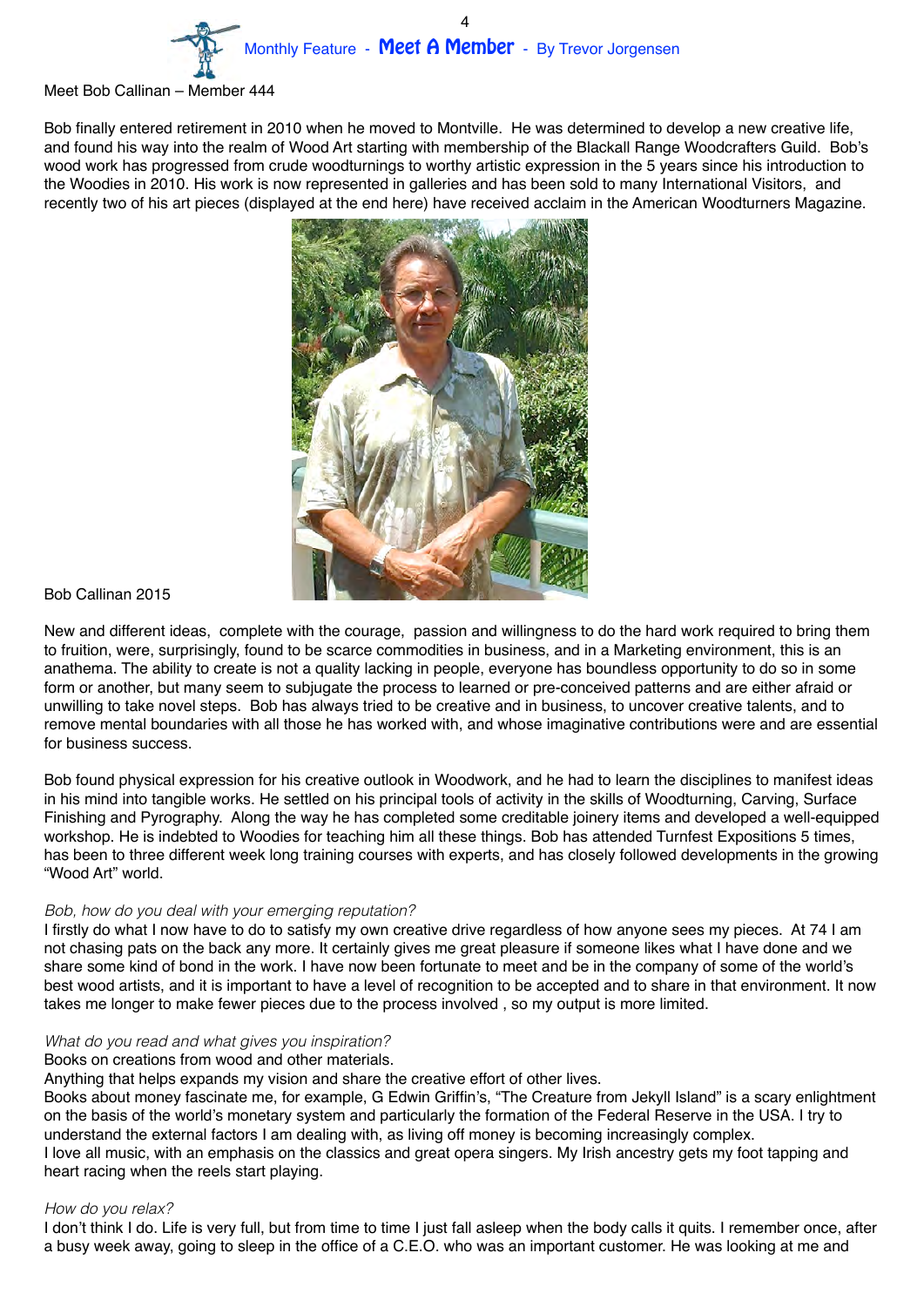## Our Member Profile continues………

talking in a dull monotone, it was a warm day and the chair was soft ........ zzzzzzzzzzz. He was not impressed.

#### *What makes you laugh, Bob?*

Most things have a funny side, and much to my embarrassment, I sometimes find it unavoidable to react to that, at the wrong time and place.

#### *What is it that you most dislike?*

People trying to find solutions by dealing with consequences rather than causes.

#### *What other hobbies and interests do you have?*

I am pretty much taken up with what I do now. I really enjoy my garden, but now do not have the time to give it all the attention it really needs.

*Who inspires you?* Ghandi Michael Angelo Leonardo Da Vinci Paul Keating Frank Lloyd Wright Rumi

*What do you get from being a member of Woodies?* I am grateful to the Woodies for affording me great casual friendships, and my present engaging activities.

*What advice would you give to a handful of kids about you?* I would tell them that they are all creatures of the Universe and not to squander its creative gifts with which we all are richly endowed.

*What is your philosophy of life?* Do to others, as you would have them do to you Dance to your own music. Life is between you and your creator Remember your humanity and never forget to forgive.

Two artistic creations below are some of Bob's work.

 "Remember Elephants?" and "The Lyre" displayed in the American Woodturner Journal August 2015.

Thank you Bob.







flex Vit

**DAVID BLACK PROPRIETOR** 

Phone: (07) 5443 9211 Phone: (07) 5443 9527 Mobile: 0413 945 798 Fax: (07) 5443 5714 4/20 Kayleigh Drive Maroochydore Qld 4558